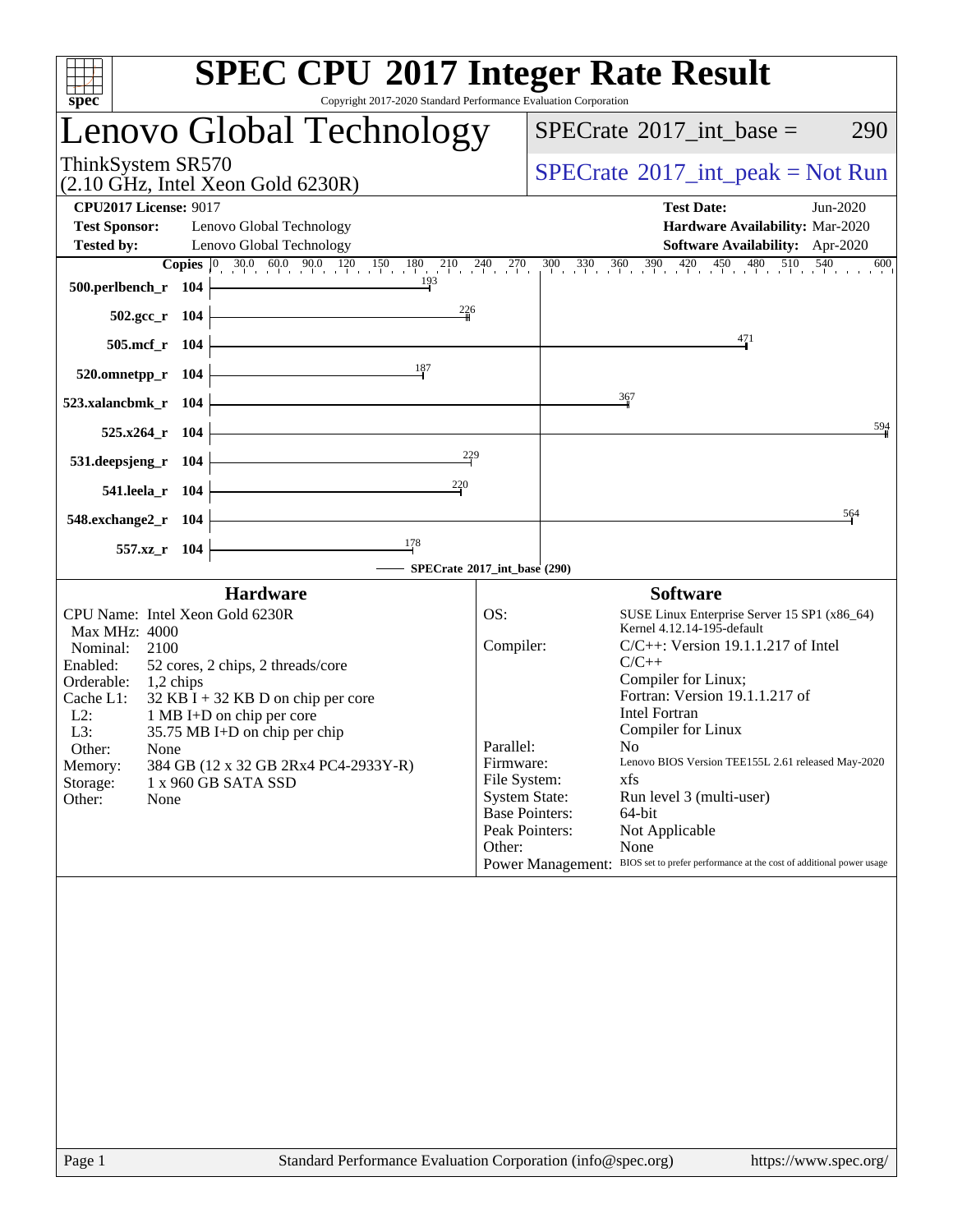

#### **[SPEC CPU](http://www.spec.org/auto/cpu2017/Docs/result-fields.html#SPECCPU2017IntegerRateResult)[2017 Integer Rate Result](http://www.spec.org/auto/cpu2017/Docs/result-fields.html#SPECCPU2017IntegerRateResult)** Copyright 2017-2020 Standard Performance Evaluation Corporation

# Lenovo Global Technology

(2.10 GHz, Intel Xeon Gold 6230R)

ThinkSystem SR570<br>  $SPECTA = Not Run$ <br>  $SPECTA = Not Run$ 

 $SPECTate$ <sup>®</sup>[2017\\_int\\_base =](http://www.spec.org/auto/cpu2017/Docs/result-fields.html#SPECrate2017intbase) 290

**[Test Sponsor:](http://www.spec.org/auto/cpu2017/Docs/result-fields.html#TestSponsor)** Lenovo Global Technology **[Hardware Availability:](http://www.spec.org/auto/cpu2017/Docs/result-fields.html#HardwareAvailability)** Mar-2020

**[CPU2017 License:](http://www.spec.org/auto/cpu2017/Docs/result-fields.html#CPU2017License)** 9017 **[Test Date:](http://www.spec.org/auto/cpu2017/Docs/result-fields.html#TestDate)** Jun-2020 **[Tested by:](http://www.spec.org/auto/cpu2017/Docs/result-fields.html#Testedby)** Lenovo Global Technology **[Software Availability:](http://www.spec.org/auto/cpu2017/Docs/result-fields.html#SoftwareAvailability)** Apr-2020

#### **[Results Table](http://www.spec.org/auto/cpu2017/Docs/result-fields.html#ResultsTable)**

|                                   | <b>Base</b>   |                |                |                |       |                |       | <b>Peak</b>   |                |              |                |              |                |              |
|-----------------------------------|---------------|----------------|----------------|----------------|-------|----------------|-------|---------------|----------------|--------------|----------------|--------------|----------------|--------------|
| <b>Benchmark</b>                  | <b>Copies</b> | <b>Seconds</b> | Ratio          | <b>Seconds</b> | Ratio | <b>Seconds</b> | Ratio | <b>Copies</b> | <b>Seconds</b> | <b>Ratio</b> | <b>Seconds</b> | <b>Ratio</b> | <b>Seconds</b> | <b>Ratio</b> |
| 500.perlbench_r                   | 104           | 859            | 193            | 858            | 193   | 861            | 192   |               |                |              |                |              |                |              |
| $502.\text{gcc}$ <sub>r</sub>     | 104           | 655            | 225            | 647            | 228   | 651            | 226   |               |                |              |                |              |                |              |
| $505$ .mcf r                      | 104           | 356            | 472            | 357            | 470   | 357            | 471   |               |                |              |                |              |                |              |
| 520.omnetpp_r                     | 104           | 729            | 187            | 730            | 187   | 729            | 187   |               |                |              |                |              |                |              |
| 523.xalancbmk r                   | 104           | 300            | 366            | 298            | 368   | 300            | 367   |               |                |              |                |              |                |              |
| 525.x264 r                        | 104           | 307            | 594            | 307            | 593   | 306            | 595   |               |                |              |                |              |                |              |
| 531.deepsjeng_r                   | 104           | 519            | 230            | 520            | 229   | 519            | 229   |               |                |              |                |              |                |              |
| 541.leela r                       | 104           | 784            | 220            | 783            | 220   | 781            | 221   |               |                |              |                |              |                |              |
| 548.exchange2_r                   | 104           | 484            | 563            | 483            | 564   | 483            | 564   |               |                |              |                |              |                |              |
| 557.xz r                          | 104           | 632            | 178            | 631            | 178   | 631            | 178   |               |                |              |                |              |                |              |
| $SPECrate^{\circ}2017$ int base = |               |                | <b>290</b>     |                |       |                |       |               |                |              |                |              |                |              |
| $SPECrate^{\circ}2017$ int peak = |               |                | <b>Not Run</b> |                |       |                |       |               |                |              |                |              |                |              |

Results appear in the [order in which they were run](http://www.spec.org/auto/cpu2017/Docs/result-fields.html#RunOrder). Bold underlined text [indicates a median measurement](http://www.spec.org/auto/cpu2017/Docs/result-fields.html#Median).

#### **[Compiler Notes](http://www.spec.org/auto/cpu2017/Docs/result-fields.html#CompilerNotes)**

The inconsistent Compiler version information under Compiler Version section is due to a discrepancy in Intel Compiler. The correct version of C/C++ compiler is: Version 19.1.1.217 Build 20200306 Compiler for Linux The correct version of Fortran compiler is: Version 19.1.1.217 Build 20200306 Compiler for Linux

#### **[Submit Notes](http://www.spec.org/auto/cpu2017/Docs/result-fields.html#SubmitNotes)**

 The numactl mechanism was used to bind copies to processors. The config file option 'submit' was used to generate numactl commands to bind each copy to a specific processor. For details, please see the config file.

### **[Operating System Notes](http://www.spec.org/auto/cpu2017/Docs/result-fields.html#OperatingSystemNotes)**

Stack size set to unlimited using "ulimit -s unlimited"

#### **[Environment Variables Notes](http://www.spec.org/auto/cpu2017/Docs/result-fields.html#EnvironmentVariablesNotes)**

```
Environment variables set by runcpu before the start of the run:
LD_LIBRARY_PATH =
      "/home/cpu2017-1.1.0-ic19.1.1/lib/intel64:/home/cpu2017-1.1.0-ic19.1.1/l
      ib/ia32:/home/cpu2017-1.1.0-ic19.1.1/je5.0.1-32"
MALLOC_CONF = "retain:true"
```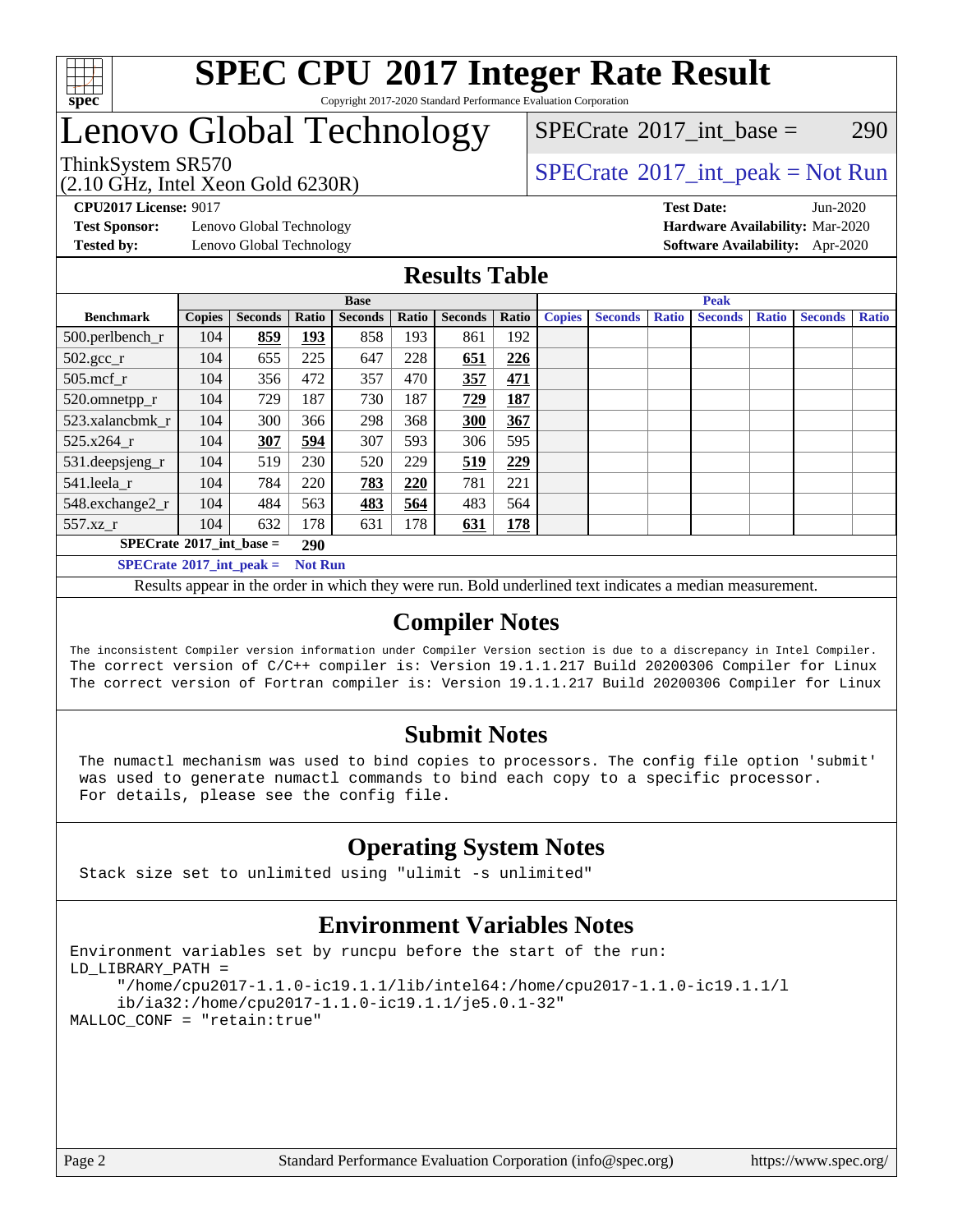

Copyright 2017-2020 Standard Performance Evaluation Corporation

# Lenovo Global Technology

ThinkSystem SR570<br>  $SPECTA = Not Run$ <br>  $SPECTA = Not Run$ 

 $SPECTate@2017$  int base = 290

#### (2.10 GHz, Intel Xeon Gold 6230R)

**[CPU2017 License:](http://www.spec.org/auto/cpu2017/Docs/result-fields.html#CPU2017License)** 9017 **[Test Date:](http://www.spec.org/auto/cpu2017/Docs/result-fields.html#TestDate)** Jun-2020 **[Test Sponsor:](http://www.spec.org/auto/cpu2017/Docs/result-fields.html#TestSponsor)** Lenovo Global Technology **[Hardware Availability:](http://www.spec.org/auto/cpu2017/Docs/result-fields.html#HardwareAvailability)** Mar-2020 **[Tested by:](http://www.spec.org/auto/cpu2017/Docs/result-fields.html#Testedby)** Lenovo Global Technology **[Software Availability:](http://www.spec.org/auto/cpu2017/Docs/result-fields.html#SoftwareAvailability)** Apr-2020

#### **[General Notes](http://www.spec.org/auto/cpu2017/Docs/result-fields.html#GeneralNotes)**

 Binaries compiled on a system with 1x Intel Core i9-7980XE CPU + 64GB RAM memory using Redhat Enterprise Linux 8.0 Transparent Huge Pages enabled by default Prior to runcpu invocation Filesystem page cache synced and cleared with: sync; echo 3> /proc/sys/vm/drop\_caches runcpu command invoked through numactl i.e.: numactl --interleave=all runcpu <etc> NA: The test sponsor attests, as of date of publication, that CVE-2017-5754 (Meltdown) is mitigated in the system as tested and documented. Yes: The test sponsor attests, as of date of publication, that CVE-2017-5753 (Spectre variant 1) is mitigated in the system as tested and documented. Yes: The test sponsor attests, as of date of publication, that CVE-2017-5715 (Spectre variant 2) is mitigated in the system as tested and documented. Yes: The test sponsor attests, as of date of publication, that CVE-2018-3640 (Spectre variant 3a) is mitigated in the system as tested and documented. Yes: The test sponsor attests, as of date of publication, that CVE-2018-3639 (Spectre variant 4) is mitigated in the system as tested and documented.

#### **[Platform Notes](http://www.spec.org/auto/cpu2017/Docs/result-fields.html#PlatformNotes)**

BIOS configuration: Choose Operating Mode set to Maximum Performance and then set it to Custom Mode MONITOR/MWAIT set to Enable Trusted Execution Technology set to Enable SNC set to Enable Patrol Scrub set to Disable

 Sysinfo program /home/cpu2017-1.1.0-ic19.1.1/bin/sysinfo Rev: r6365 of 2019-08-21 295195f888a3d7edb1e6e46a485a0011 running on linux-rn74 Sat Jun 6 11:05:30 2020

 SUT (System Under Test) info as seen by some common utilities. For more information on this section, see <https://www.spec.org/cpu2017/Docs/config.html#sysinfo>

 From /proc/cpuinfo model name : Intel(R) Xeon(R) Gold 6230R CPU @ 2.10GHz 2 "physical id"s (chips) 104 "processors" cores, siblings (Caution: counting these is hw and system dependent. The following excerpts from /proc/cpuinfo might not be reliable. Use with caution.) cpu cores : 26 siblings : 52 physical 0: cores 0 1 2 3 4 5 6 8 9 10 11 12 13 16 17 18 19 20 21 22 24 25 26 27 28 29

**(Continued on next page)**

|        | $($ commence on noise page)                                 |                       |
|--------|-------------------------------------------------------------|-----------------------|
| Page 3 | Standard Performance Evaluation Corporation (info@spec.org) | https://www.spec.org/ |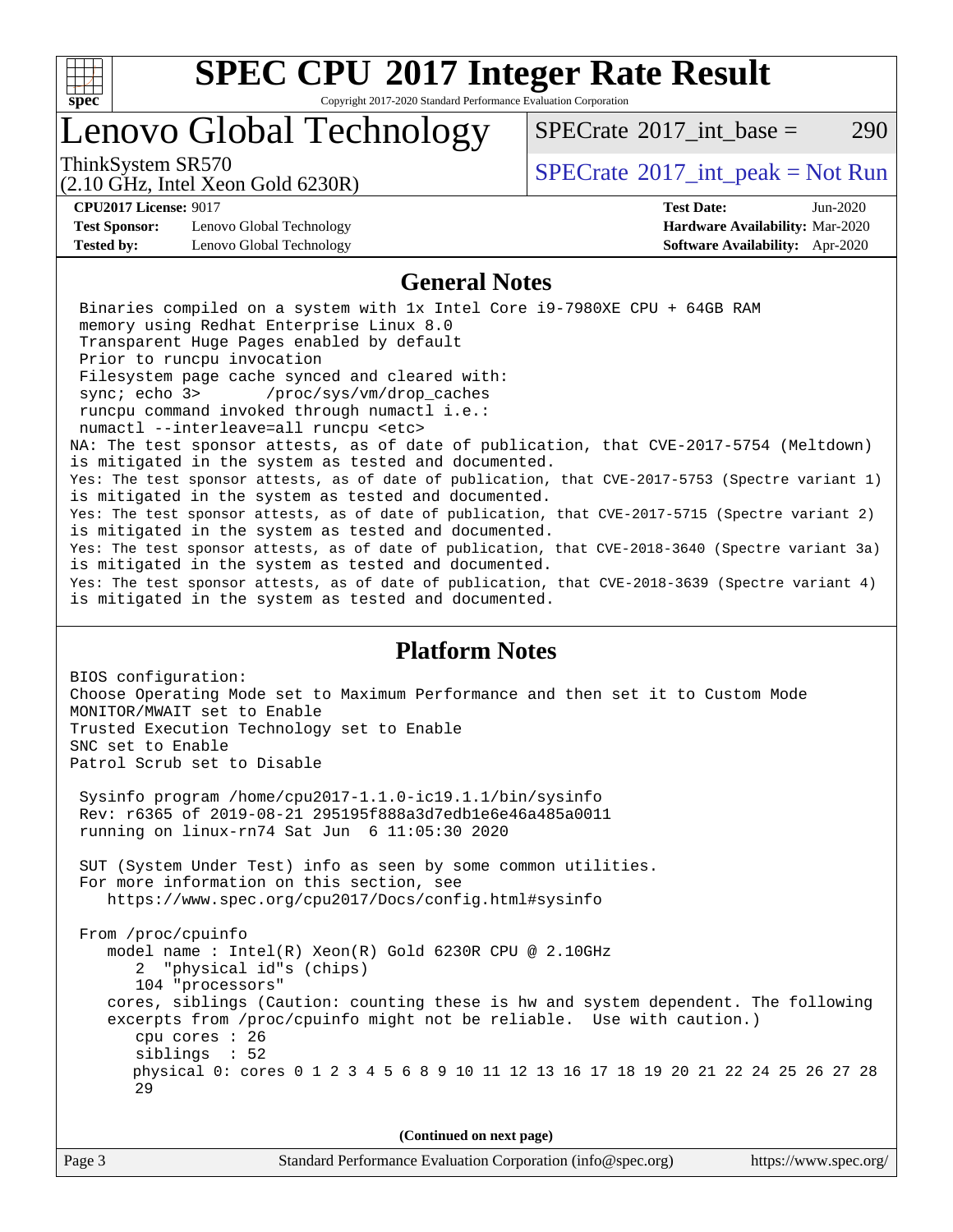

Copyright 2017-2020 Standard Performance Evaluation Corporation

Lenovo Global Technology

 $SPECTate$ <sup>®</sup>[2017\\_int\\_base =](http://www.spec.org/auto/cpu2017/Docs/result-fields.html#SPECrate2017intbase) 290

(2.10 GHz, Intel Xeon Gold 6230R)

ThinkSystem SR570<br>  $(2.10 \text{ GHz. Intel } \text{Yoon Gold } 6230P)$  [SPECrate](http://www.spec.org/auto/cpu2017/Docs/result-fields.html#SPECrate2017intpeak)®[2017\\_int\\_peak = N](http://www.spec.org/auto/cpu2017/Docs/result-fields.html#SPECrate2017intpeak)ot Run

**[CPU2017 License:](http://www.spec.org/auto/cpu2017/Docs/result-fields.html#CPU2017License)** 9017 **[Test Date:](http://www.spec.org/auto/cpu2017/Docs/result-fields.html#TestDate)** Jun-2020

**[Test Sponsor:](http://www.spec.org/auto/cpu2017/Docs/result-fields.html#TestSponsor)** Lenovo Global Technology **[Hardware Availability:](http://www.spec.org/auto/cpu2017/Docs/result-fields.html#HardwareAvailability)** Mar-2020 **[Tested by:](http://www.spec.org/auto/cpu2017/Docs/result-fields.html#Testedby)** Lenovo Global Technology **[Software Availability:](http://www.spec.org/auto/cpu2017/Docs/result-fields.html#SoftwareAvailability)** Apr-2020

#### **[Platform Notes \(Continued\)](http://www.spec.org/auto/cpu2017/Docs/result-fields.html#PlatformNotes)**

 physical 1: cores 0 1 2 3 4 5 6 8 9 10 11 12 13 16 17 18 19 20 21 22 24 25 26 27 28 29

From lscpu:

| Architecture:                | x86_64                                                                               |
|------------------------------|--------------------------------------------------------------------------------------|
| $CPU$ op-mode( $s$ ):        | $32$ -bit, $64$ -bit                                                                 |
| Byte Order:                  | Little Endian                                                                        |
| Address sizes:               | 46 bits physical, 48 bits virtual                                                    |
| CPU(s):                      | 104                                                                                  |
| On-line CPU(s) list: $0-103$ |                                                                                      |
| Thread(s) per core:          | 2                                                                                    |
| $Core(s)$ per socket:        | 26                                                                                   |
| Socket(s):                   | $\overline{2}$                                                                       |
| NUMA $node(s):$              | 4                                                                                    |
| Vendor ID:                   | GenuineIntel                                                                         |
| CPU family:                  | 6                                                                                    |
| Model:                       | 85                                                                                   |
| Model name:                  | $Intel(R) Xeon(R) Gold 6230R CPU @ 2.10GHz$                                          |
| Stepping:                    | 7                                                                                    |
| CPU MHz:                     | 2100.000                                                                             |
| CPU max MHz:                 | 4000.0000                                                                            |
| CPU min MHz:                 | 1000.0000                                                                            |
| BogoMIPS:                    | 4200.00                                                                              |
| Virtualization:              | $VT - x$                                                                             |
| L1d cache:                   | 32K                                                                                  |
| Lli cache:                   | 32K                                                                                  |
| L2 cache:                    | 1024K                                                                                |
| $L3$ cache:                  | 36608K                                                                               |
| NUMA node0 CPU(s):           | $0-3, 7-9, 13-15, 20-22, 52-55, 59-61, 65-67, 72-74$                                 |
| NUMA $node1$ $CPU(s)$ :      | 4-6, 10-12, 16-19, 23-25, 56-58, 62-64, 68-71, 75-77                                 |
| NUMA node2 CPU(s):           | 26-29, 33-35, 39-41, 46-48, 78-81, 85-87, 91-93, 98-100                              |
| NUMA $node3$ CPU $(s)$ :     | 30-32, 36-38, 42-45, 49-51, 82-84, 88-90, 94-97, 101-103                             |
| Flags:                       | fpu vme de pse tsc msr pae mce cx8 apic sep mtrr pge mca cmov                        |
|                              | pat pse36 clflush dts acpi mmx fxsr sse sse2 ss ht tm pbe syscall nx pdpelgb rdtscp  |
|                              | lm constant_tsc art arch_perfmon pebs bts rep_good nopl xtopology nonstop_tsc cpuid  |
|                              | aperfmperf pni pclmulqdq dtes64 monitor ds_cpl vmx smx est tm2 ssse3 sdbg fma cx16   |
|                              | xtpr pdcm pcid dca sse4_1 sse4_2 x2apic movbe popcnt tsc_deadline_timer aes xsave    |
|                              | avx f16c rdrand lahf_lm abm 3dnowprefetch cpuid_fault epb cat_13 cdp_13              |
|                              | invpcid_single intel_ppin ssbd mba ibrs ibpb stibp ibrs_enhanced tpr_shadow vnmi     |
|                              | flexpriority ept vpid fsgsbase tsc_adjust bmil hle avx2 smep bmi2 erms invpcid rtm   |
|                              | cqm mpx rdt_a avx512f avx512dq rdseed adx smap clflushopt clwb intel_pt avx512cd     |
|                              | avx512bw avx512vl xsaveopt xsavec xgetbvl xsaves cqm_llc cqm_occup_llc cqm_mbm_total |
|                              | cqm_mbm_local dtherm ida arat pln pts pku ospke avx512_vnni md_clear flush_l1d       |
| arch_capabilities            |                                                                                      |
|                              |                                                                                      |
| /proc/cpuinfo cache data     |                                                                                      |
| cache size $: 36608$ KB      |                                                                                      |

**(Continued on next page)**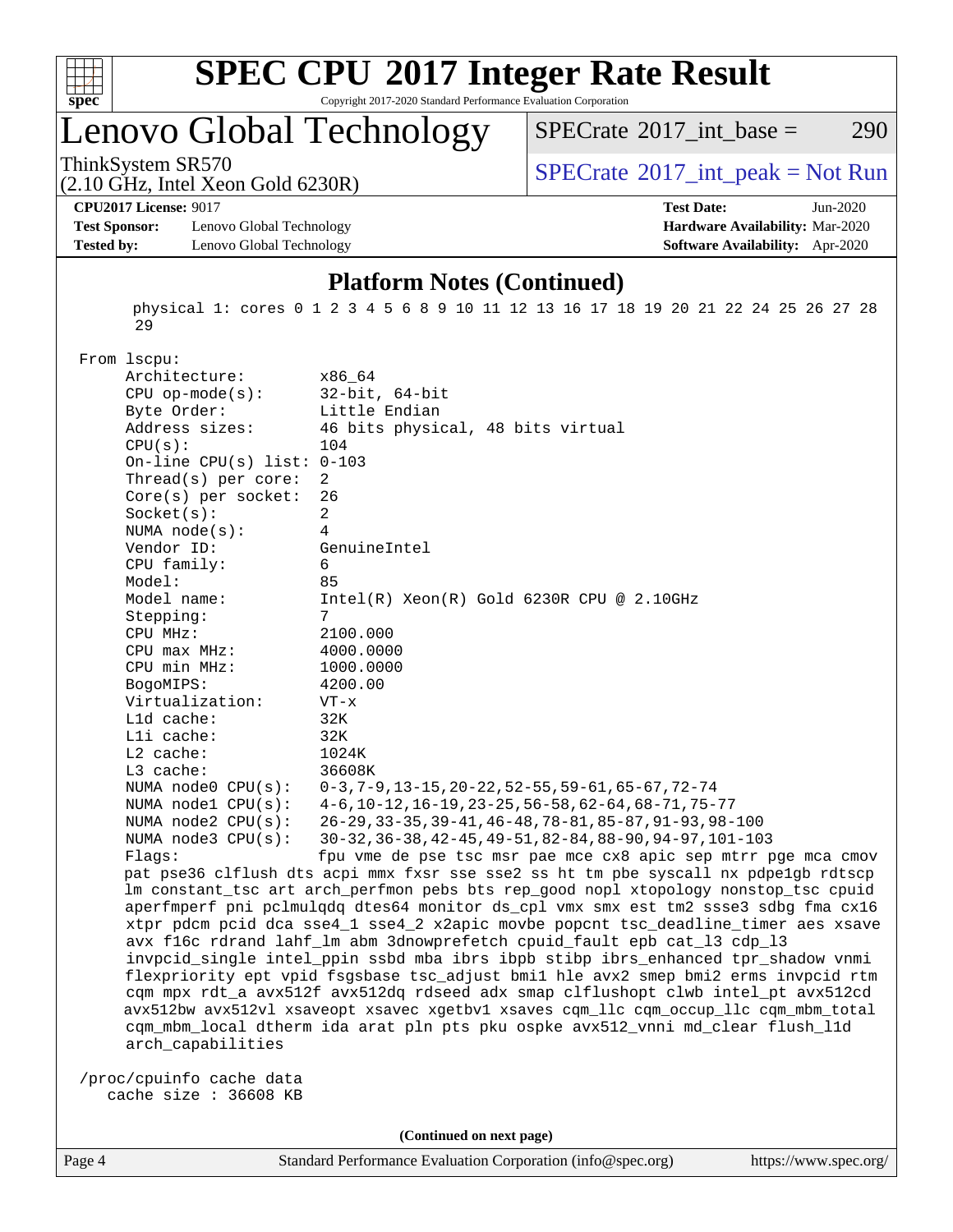

Copyright 2017-2020 Standard Performance Evaluation Corporation

Lenovo Global Technology

 $SPECTate^{\circledcirc}2017$  int base = 290

(2.10 GHz, Intel Xeon Gold 6230R)

ThinkSystem SR570<br>  $SPECTA = Not Run$ <br>  $SPECTA = Not Run$ 

**[Test Sponsor:](http://www.spec.org/auto/cpu2017/Docs/result-fields.html#TestSponsor)** Lenovo Global Technology **[Hardware Availability:](http://www.spec.org/auto/cpu2017/Docs/result-fields.html#HardwareAvailability)** Mar-2020 **[Tested by:](http://www.spec.org/auto/cpu2017/Docs/result-fields.html#Testedby)** Lenovo Global Technology **[Software Availability:](http://www.spec.org/auto/cpu2017/Docs/result-fields.html#SoftwareAvailability)** Apr-2020

**[CPU2017 License:](http://www.spec.org/auto/cpu2017/Docs/result-fields.html#CPU2017License)** 9017 **[Test Date:](http://www.spec.org/auto/cpu2017/Docs/result-fields.html#TestDate)** Jun-2020

#### **[Platform Notes \(Continued\)](http://www.spec.org/auto/cpu2017/Docs/result-fields.html#PlatformNotes)**

 From numactl --hardware WARNING: a numactl 'node' might or might not correspond to a physical chip. available: 4 nodes (0-3) node 0 cpus: 0 1 2 3 7 8 9 13 14 15 20 21 22 52 53 54 55 59 60 61 65 66 67 72 73 74 node 0 size: 96085 MB node 0 free: 95716 MB node 1 cpus: 4 5 6 10 11 12 16 17 18 19 23 24 25 56 57 58 62 63 64 68 69 70 71 75 76 77 node 1 size: 96763 MB node 1 free: 95930 MB node 2 cpus: 26 27 28 29 33 34 35 39 40 41 46 47 48 78 79 80 81 85 86 87 91 92 93 98 99 100 node 2 size: 96763 MB node 2 free: 96555 MB node 3 cpus: 30 31 32 36 37 38 42 43 44 45 49 50 51 82 83 84 88 89 90 94 95 96 97 101 102 103 node 3 size: 96732 MB node 3 free: 96532 MB node distances: node 0 1 2 3 0: 10 11 21 21 1: 11 10 21 21 2: 21 21 10 11 3: 21 21 11 10 From /proc/meminfo MemTotal: 395616292 kB HugePages\_Total: 0 Hugepagesize: 2048 kB From /etc/\*release\* /etc/\*version\* os-release: NAME="SLES" VERSION="15-SP1" VERSION\_ID="15.1" PRETTY NAME="SUSE Linux Enterprise Server 15 SP1" ID="sles" ID\_LIKE="suse" ANSI\_COLOR="0;32" CPE\_NAME="cpe:/o:suse:sles:15:sp1" uname -a: Linux linux-rn74 4.12.14-195-default #1 SMP Tue May 7 10:55:11 UTC 2019 (8fba516) x86\_64 x86\_64 x86\_64 GNU/Linux Kernel self-reported vulnerability status: **(Continued on next page)**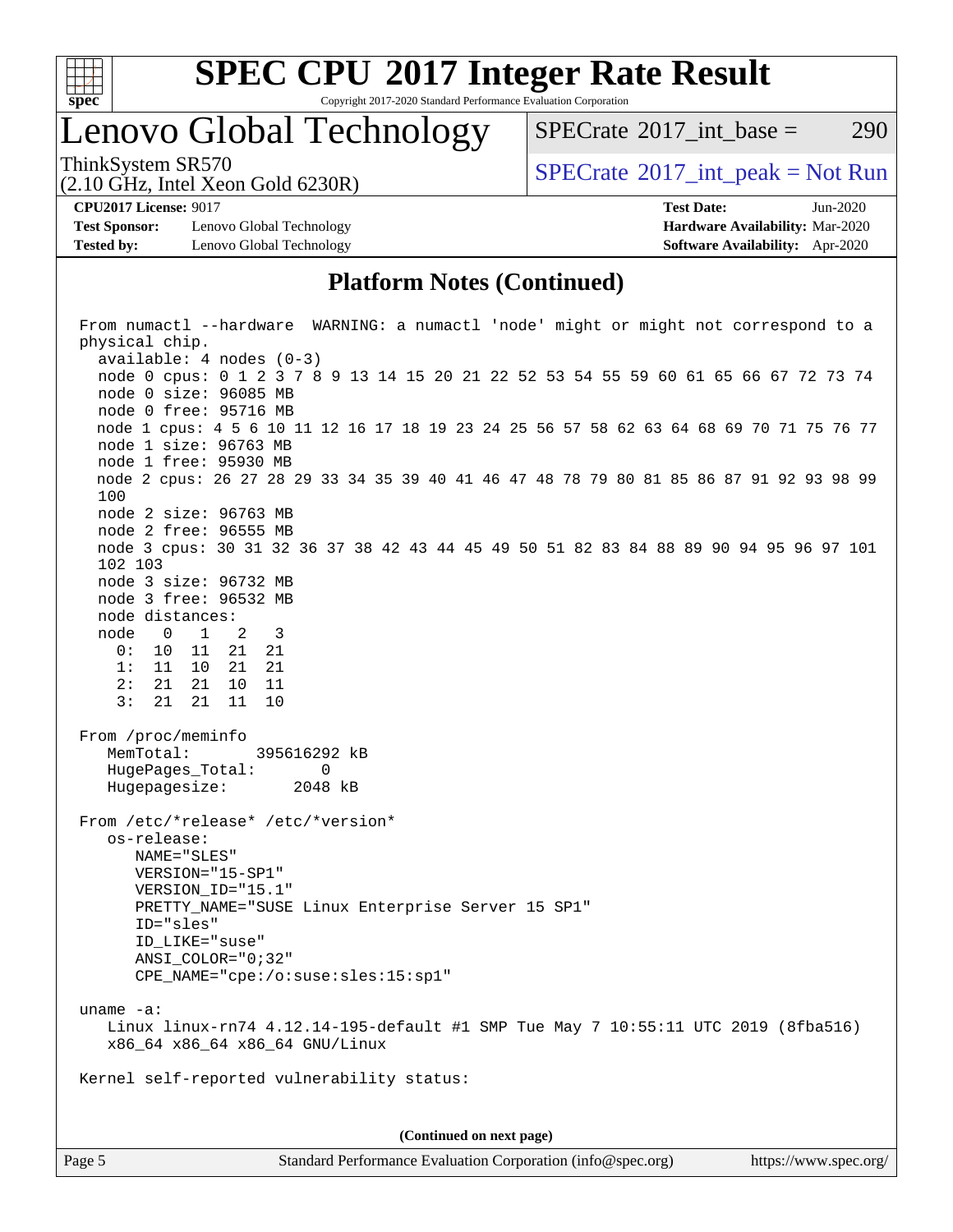

#### **[SPEC CPU](http://www.spec.org/auto/cpu2017/Docs/result-fields.html#SPECCPU2017IntegerRateResult)[2017 Integer Rate Result](http://www.spec.org/auto/cpu2017/Docs/result-fields.html#SPECCPU2017IntegerRateResult)** Copyright 2017-2020 Standard Performance Evaluation Corporation

Lenovo Global Technology

 $SPECTate^{\circledcirc}2017$  int base = 290

(2.10 GHz, Intel Xeon Gold 6230R)

ThinkSystem SR570<br>  $SPECTA = Not Run$ <br>  $SPECTA = Not Run$ 

**[Test Sponsor:](http://www.spec.org/auto/cpu2017/Docs/result-fields.html#TestSponsor)** Lenovo Global Technology **[Hardware Availability:](http://www.spec.org/auto/cpu2017/Docs/result-fields.html#HardwareAvailability)** Mar-2020 **[Tested by:](http://www.spec.org/auto/cpu2017/Docs/result-fields.html#Testedby)** Lenovo Global Technology **[Software Availability:](http://www.spec.org/auto/cpu2017/Docs/result-fields.html#SoftwareAvailability)** Apr-2020

**[CPU2017 License:](http://www.spec.org/auto/cpu2017/Docs/result-fields.html#CPU2017License)** 9017 **[Test Date:](http://www.spec.org/auto/cpu2017/Docs/result-fields.html#TestDate)** Jun-2020

#### **[Platform Notes \(Continued\)](http://www.spec.org/auto/cpu2017/Docs/result-fields.html#PlatformNotes)**

 CVE-2018-3620 (L1 Terminal Fault): Not affected Microarchitectural Data Sampling: Not affected CVE-2017-5754 (Meltdown): Not affected CVE-2018-3639 (Speculative Store Bypass): Mitigation: Speculative Store Bypass disabled via prctl and seccomp CVE-2017-5753 (Spectre variant 1): Mitigation: \_\_user pointer sanitization CVE-2017-5715 (Spectre variant 2): Mitigation: Enhanced IBRS, IBPB: conditional, RSB filling run-level 3 Jun 6 11:03 SPEC is set to: /home/cpu2017-1.1.0-ic19.1.1 Filesystem Type Size Used Avail Use% Mounted on /dev/sda3 xfs 892G 41G 851G 5% / From /sys/devices/virtual/dmi/id BIOS: Lenovo -[TEE155L-2.61]- 05/20/2020 Vendor: Lenovo Product: ThinkSystem SR570 -[7Y02RCZ000]- Product Family: ThinkSystem Serial: 1234567890 Additional information from dmidecode follows. WARNING: Use caution when you interpret this section. The 'dmidecode' program reads system data which is "intended to allow hardware to be accurately determined", but the intent may not be met, as there are frequent changes to hardware, firmware, and the "DMTF SMBIOS" standard. Memory: 4x NO DIMM NO DIMM 12x Samsung M393A4K40CB2-CVF 32 GB 2 rank 2933 (End of data from sysinfo program) **[Compiler Version Notes](http://www.spec.org/auto/cpu2017/Docs/result-fields.html#CompilerVersionNotes)** ============================================================================== C | 500.perlbench\_r(base)  $502.\text{gcc_r(base)}$  505.mcf\_r(base) | 525.x264\_r(base) 557.xz\_r(base) ------------------------------------------------------------------------------ Intel(R) C Compiler for applications running on Intel(R) 64, Version 2021.1 NextGen Build 20200304 Copyright (C) 1985-2020 Intel Corporation. All rights reserved. ------------------------------------------------------------------------------ ==============================================================================  $C++$  | 520.omnetpp\_r(base) 523.xalancbmk\_r(base) 531.deepsjeng\_r(base) | 541.leela\_r(base) **(Continued on next page)**

Page 6 Standard Performance Evaluation Corporation [\(info@spec.org\)](mailto:info@spec.org) <https://www.spec.org/>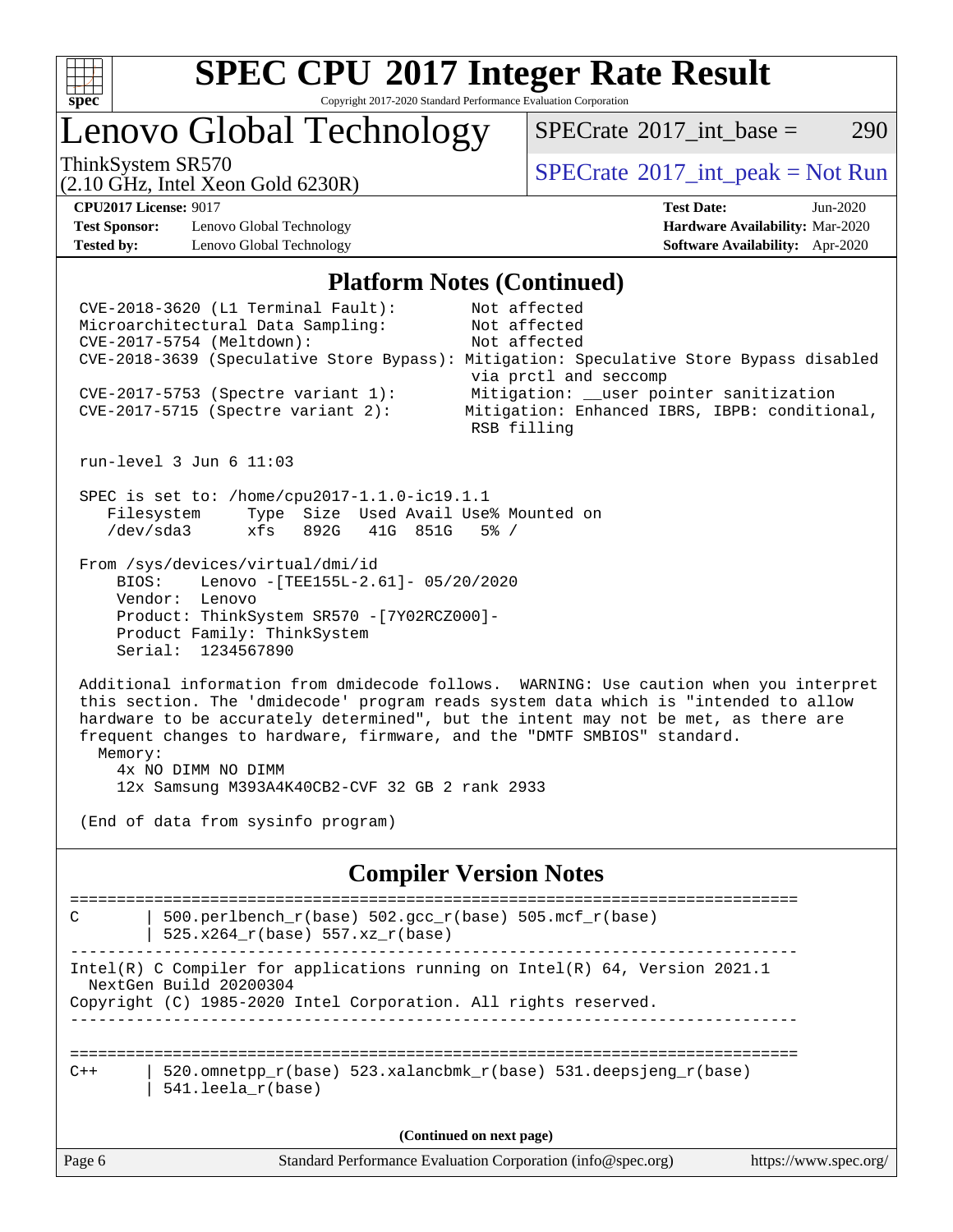

#### **[SPEC CPU](http://www.spec.org/auto/cpu2017/Docs/result-fields.html#SPECCPU2017IntegerRateResult)[2017 Integer Rate Result](http://www.spec.org/auto/cpu2017/Docs/result-fields.html#SPECCPU2017IntegerRateResult)** Copyright 2017-2020 Standard Performance Evaluation Corporation

# Lenovo Global Technology

 $SPECTate$ <sup>®</sup>[2017\\_int\\_base =](http://www.spec.org/auto/cpu2017/Docs/result-fields.html#SPECrate2017intbase) 290

(2.10 GHz, Intel Xeon Gold 6230R)

ThinkSystem SR570<br>  $(2.10 \text{ GHz}_{\text{total}} \text{ York})$  [SPECrate](http://www.spec.org/auto/cpu2017/Docs/result-fields.html#SPECrate2017intpeak)®[2017\\_int\\_peak = N](http://www.spec.org/auto/cpu2017/Docs/result-fields.html#SPECrate2017intpeak)ot Run

**[Test Sponsor:](http://www.spec.org/auto/cpu2017/Docs/result-fields.html#TestSponsor)** Lenovo Global Technology **[Hardware Availability:](http://www.spec.org/auto/cpu2017/Docs/result-fields.html#HardwareAvailability)** Mar-2020 **[Tested by:](http://www.spec.org/auto/cpu2017/Docs/result-fields.html#Testedby)** Lenovo Global Technology **[Software Availability:](http://www.spec.org/auto/cpu2017/Docs/result-fields.html#SoftwareAvailability)** Apr-2020

**[CPU2017 License:](http://www.spec.org/auto/cpu2017/Docs/result-fields.html#CPU2017License)** 9017 **[Test Date:](http://www.spec.org/auto/cpu2017/Docs/result-fields.html#TestDate)** Jun-2020

### **[Compiler Version Notes \(Continued\)](http://www.spec.org/auto/cpu2017/Docs/result-fields.html#CompilerVersionNotes)**

| Intel(R) $C++$ Compiler for applications running on Intel(R) 64, Version 2021.1<br>NextGen Build 20200304<br>Copyright (C) 1985-2020 Intel Corporation. All rights reserved.           |
|----------------------------------------------------------------------------------------------------------------------------------------------------------------------------------------|
| Fortran   $548$ . exchange $2r$ (base)                                                                                                                                                 |
| Intel(R) Fortran Intel(R) 64 Compiler for applications running on Intel(R)<br>64, Version 19.1.1.217 Build 20200306<br>Copyright (C) 1985-2020 Intel Corporation. All rights reserved. |

### **[Base Compiler Invocation](http://www.spec.org/auto/cpu2017/Docs/result-fields.html#BaseCompilerInvocation)**

[C benchmarks](http://www.spec.org/auto/cpu2017/Docs/result-fields.html#Cbenchmarks): [icc](http://www.spec.org/cpu2017/results/res2020q2/cpu2017-20200608-22751.flags.html#user_CCbase_intel_icc_66fc1ee009f7361af1fbd72ca7dcefbb700085f36577c54f309893dd4ec40d12360134090235512931783d35fd58c0460139e722d5067c5574d8eaf2b3e37e92)

[C++ benchmarks:](http://www.spec.org/auto/cpu2017/Docs/result-fields.html#CXXbenchmarks) [icpc](http://www.spec.org/cpu2017/results/res2020q2/cpu2017-20200608-22751.flags.html#user_CXXbase_intel_icpc_c510b6838c7f56d33e37e94d029a35b4a7bccf4766a728ee175e80a419847e808290a9b78be685c44ab727ea267ec2f070ec5dc83b407c0218cded6866a35d07)

[Fortran benchmarks](http://www.spec.org/auto/cpu2017/Docs/result-fields.html#Fortranbenchmarks): [ifort](http://www.spec.org/cpu2017/results/res2020q2/cpu2017-20200608-22751.flags.html#user_FCbase_intel_ifort_8111460550e3ca792625aed983ce982f94888b8b503583aa7ba2b8303487b4d8a21a13e7191a45c5fd58ff318f48f9492884d4413fa793fd88dd292cad7027ca)

## **[Base Portability Flags](http://www.spec.org/auto/cpu2017/Docs/result-fields.html#BasePortabilityFlags)**

 500.perlbench\_r: [-DSPEC\\_LP64](http://www.spec.org/cpu2017/results/res2020q2/cpu2017-20200608-22751.flags.html#b500.perlbench_r_basePORTABILITY_DSPEC_LP64) [-DSPEC\\_LINUX\\_X64](http://www.spec.org/cpu2017/results/res2020q2/cpu2017-20200608-22751.flags.html#b500.perlbench_r_baseCPORTABILITY_DSPEC_LINUX_X64) 502.gcc\_r: [-DSPEC\\_LP64](http://www.spec.org/cpu2017/results/res2020q2/cpu2017-20200608-22751.flags.html#suite_basePORTABILITY502_gcc_r_DSPEC_LP64) 505.mcf\_r: [-DSPEC\\_LP64](http://www.spec.org/cpu2017/results/res2020q2/cpu2017-20200608-22751.flags.html#suite_basePORTABILITY505_mcf_r_DSPEC_LP64) 520.omnetpp\_r: [-DSPEC\\_LP64](http://www.spec.org/cpu2017/results/res2020q2/cpu2017-20200608-22751.flags.html#suite_basePORTABILITY520_omnetpp_r_DSPEC_LP64) 523.xalancbmk\_r: [-DSPEC\\_LP64](http://www.spec.org/cpu2017/results/res2020q2/cpu2017-20200608-22751.flags.html#suite_basePORTABILITY523_xalancbmk_r_DSPEC_LP64) [-DSPEC\\_LINUX](http://www.spec.org/cpu2017/results/res2020q2/cpu2017-20200608-22751.flags.html#b523.xalancbmk_r_baseCXXPORTABILITY_DSPEC_LINUX) 525.x264\_r: [-DSPEC\\_LP64](http://www.spec.org/cpu2017/results/res2020q2/cpu2017-20200608-22751.flags.html#suite_basePORTABILITY525_x264_r_DSPEC_LP64) 531.deepsjeng\_r: [-DSPEC\\_LP64](http://www.spec.org/cpu2017/results/res2020q2/cpu2017-20200608-22751.flags.html#suite_basePORTABILITY531_deepsjeng_r_DSPEC_LP64) 541.leela\_r: [-DSPEC\\_LP64](http://www.spec.org/cpu2017/results/res2020q2/cpu2017-20200608-22751.flags.html#suite_basePORTABILITY541_leela_r_DSPEC_LP64) 548.exchange2\_r: [-DSPEC\\_LP64](http://www.spec.org/cpu2017/results/res2020q2/cpu2017-20200608-22751.flags.html#suite_basePORTABILITY548_exchange2_r_DSPEC_LP64) 557.xz\_r: [-DSPEC\\_LP64](http://www.spec.org/cpu2017/results/res2020q2/cpu2017-20200608-22751.flags.html#suite_basePORTABILITY557_xz_r_DSPEC_LP64)